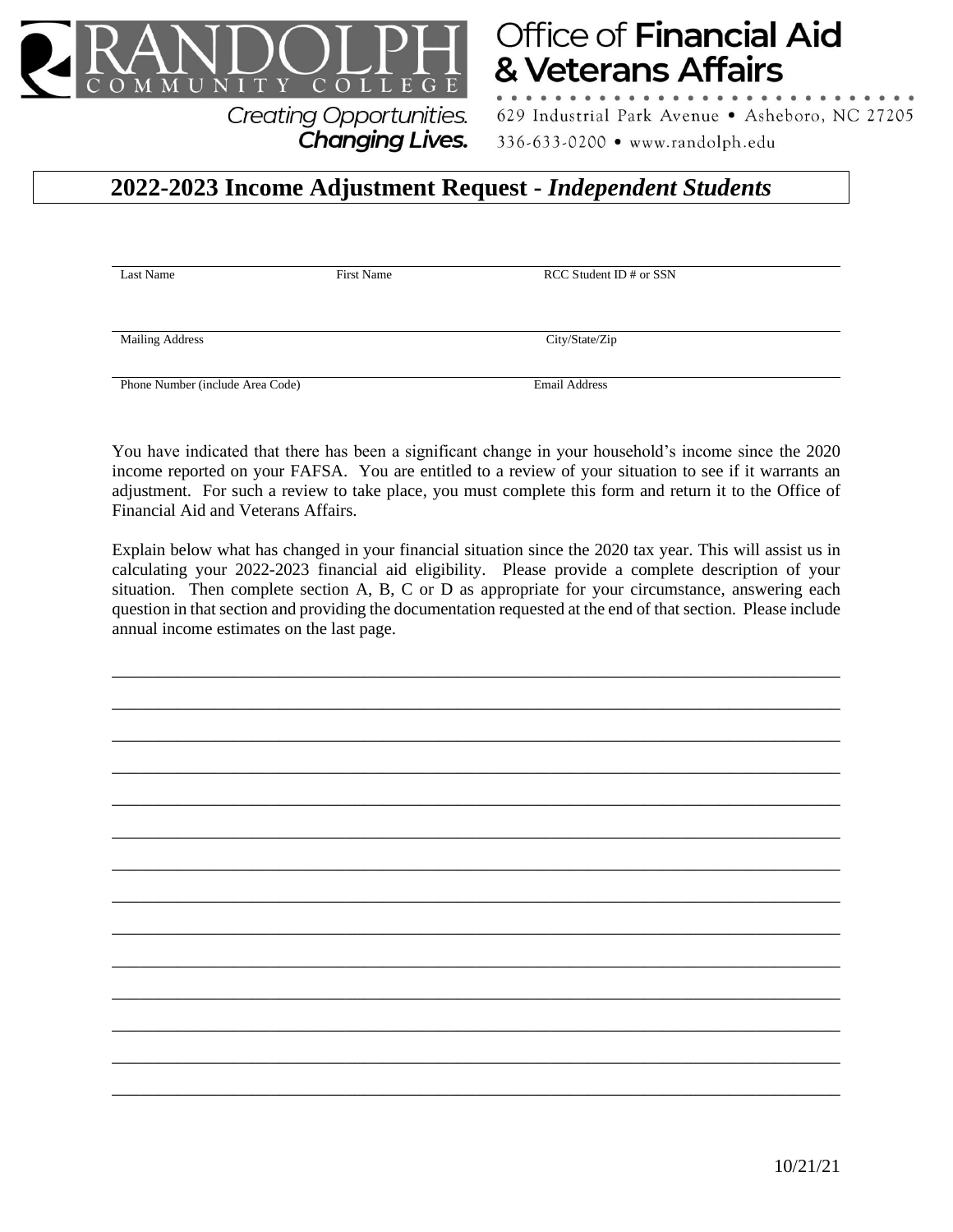# **Please complete one of the four sections (A-D) that best applies to your situation.**

## **A) Loss of job—currently unemployed**

|    | If so, what is the gross amount of benefits per week? $\frac{6}{2}$                                                                                                                                |  |  |  |
|----|----------------------------------------------------------------------------------------------------------------------------------------------------------------------------------------------------|--|--|--|
|    |                                                                                                                                                                                                    |  |  |  |
|    |                                                                                                                                                                                                    |  |  |  |
|    |                                                                                                                                                                                                    |  |  |  |
|    | Will unemployed person be looking for other work in the next 12 months?                                                                                                                            |  |  |  |
|    |                                                                                                                                                                                                    |  |  |  |
|    | Attach:<br>—Last pay stub<br>-Severance letter/notice if available<br>-Unemployment benefits statement<br>-2020 IRS tax transcript and W-2's<br>-Number in Household form for Independent Students |  |  |  |
| B) | Reduction in income/hours worked—currently underemployed                                                                                                                                           |  |  |  |
|    |                                                                                                                                                                                                    |  |  |  |
|    | Name of employer<br>(Include former and new employer names, if applicable)                                                                                                                         |  |  |  |
|    |                                                                                                                                                                                                    |  |  |  |
|    | Former gross income level $\frac{1}{s}$ /wk. Or $\frac{s}{s}$ /mo.                                                                                                                                 |  |  |  |
|    | New gross income level $\underline{\$$ /wk. Or $\underline{\$}$ /mo.                                                                                                                               |  |  |  |
|    |                                                                                                                                                                                                    |  |  |  |
|    | Will underemployed person be looking for other or additional work in the next 12 months?                                                                                                           |  |  |  |
|    |                                                                                                                                                                                                    |  |  |  |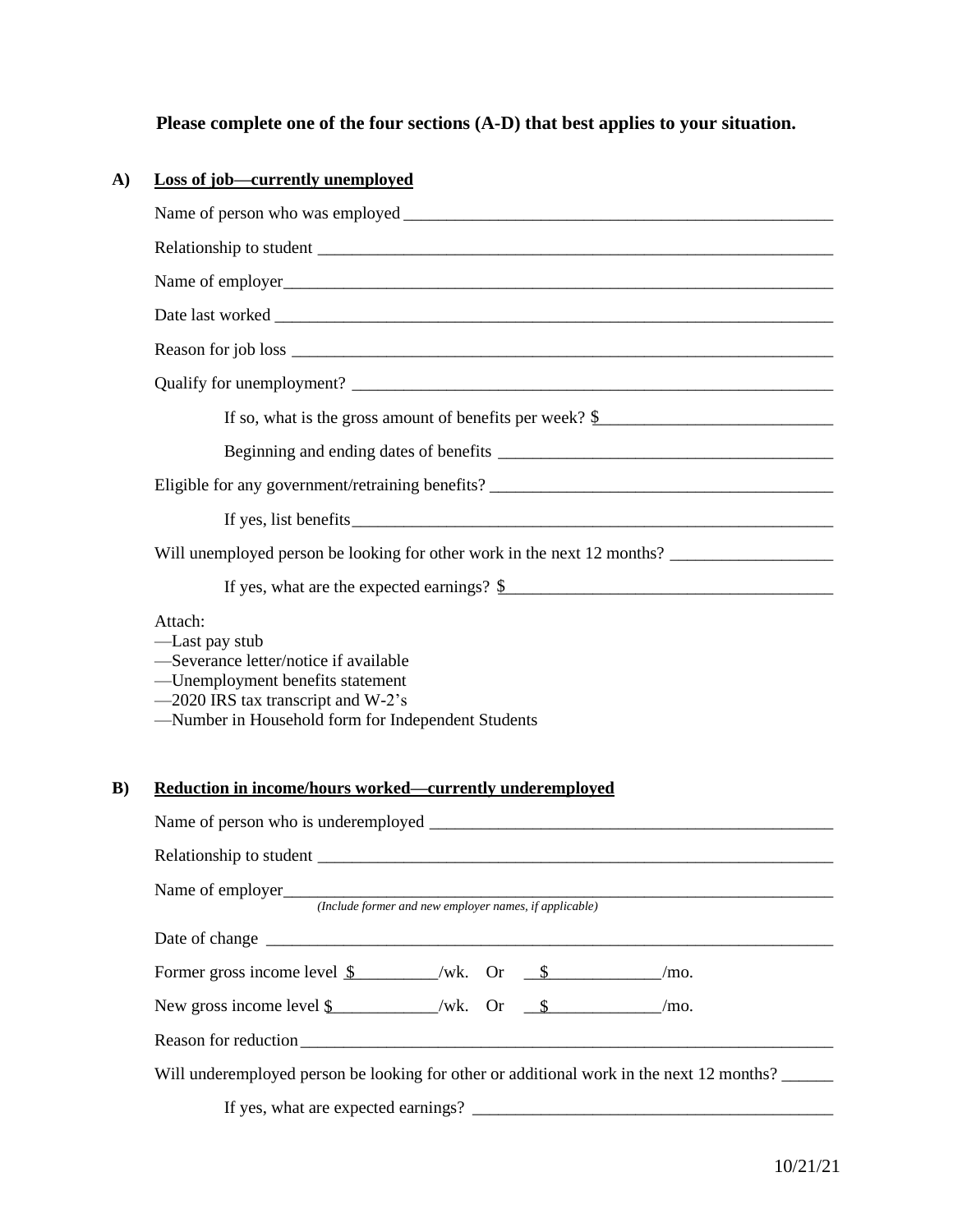Attach:

—Current pay stub showing new income levels.

—2020 IRS tax transcript and W-2's

—Number in Household form for Independent Students

#### **C) One time Income/Gains**

What amount was a one-time distribution in 2020?  $\frac{\$}{\$}$ 

\_\_\_\_\_\_\_\_\_\_\_\_\_\_\_\_\_\_\_\_\_\_\_\_\_\_\_\_\_\_\_\_\_\_\_\_\_\_\_\_\_\_\_\_\_\_\_\_\_\_\_\_\_\_\_\_\_\_\_\_\_\_\_\_\_\_\_\_\_\_\_\_\_\_\_\_\_\_\_

\_\_\_\_\_\_\_\_\_\_\_\_\_\_\_\_\_\_\_\_\_\_\_\_\_\_\_\_\_\_\_\_\_\_\_\_\_\_\_\_\_\_\_\_\_\_\_\_\_\_\_\_\_\_\_\_\_\_\_\_\_\_\_\_\_\_\_\_\_\_\_\_\_\_\_\_\_\_\_

\_\_\_\_\_\_\_\_\_\_\_\_\_\_\_\_\_\_\_\_\_\_\_\_\_\_\_\_\_\_\_\_\_\_\_\_\_\_\_\_\_\_\_\_\_\_\_\_\_\_\_\_\_\_\_\_\_\_\_\_\_\_\_\_\_\_\_\_\_\_\_\_\_\_\_\_\_\_\_

\_\_\_\_\_\_\_\_\_\_\_\_\_\_\_\_\_\_\_\_\_\_\_\_\_\_\_\_\_\_\_\_\_\_\_\_\_\_\_\_\_\_\_\_\_\_\_\_\_\_\_\_\_\_\_\_\_\_\_\_\_\_\_\_\_\_\_\_\_\_\_\_\_\_\_\_\_\_\_

\_\_\_\_\_\_\_\_\_\_\_\_\_\_\_\_\_\_\_\_\_\_\_\_\_\_\_\_\_\_\_\_\_\_\_\_\_\_\_\_\_\_\_\_\_\_\_\_\_\_\_\_\_\_\_\_\_\_\_\_\_\_\_\_\_\_\_\_\_\_\_\_\_\_\_\_\_\_\_

What was the source/reason for these funds?

How were these funds used/spent?

Attach:

—Documentation of distribution payment

—2020 IRS tax transcript and W-2's

—Number in Household form for Independent Students

#### **D) Unusual Medical expenses**

Name of person incurring medical expenses \_\_\_\_\_\_\_\_\_\_\_\_\_\_\_\_\_\_\_\_\_\_\_\_\_\_\_\_\_\_\_\_\_\_\_\_\_\_\_\_\_\_\_

Relationship to student \_\_\_\_\_\_\_\_\_\_\_\_\_\_\_\_\_\_\_\_\_\_\_\_\_\_\_\_\_\_\_\_\_\_\_\_\_\_\_\_\_\_\_\_\_\_\_\_\_\_\_\_\_\_\_\_\_\_\_\_

Nature of illness

Total amount paid in 2020  $\frac{1}{s}$ 

(*Include only amounts for medical expenses paid by cash, check or credit card. Do not include amounts paid by insurance or balances still owed to medical providers.*)

#### Attach:

- —Documents showing patient's name and medical diagnosis
- —Itemized listings of total amount paid; one out-of-pocket and one by provider
- —2020 IRS tax transcript and W-2's
- —Number in Household form for Independent Students